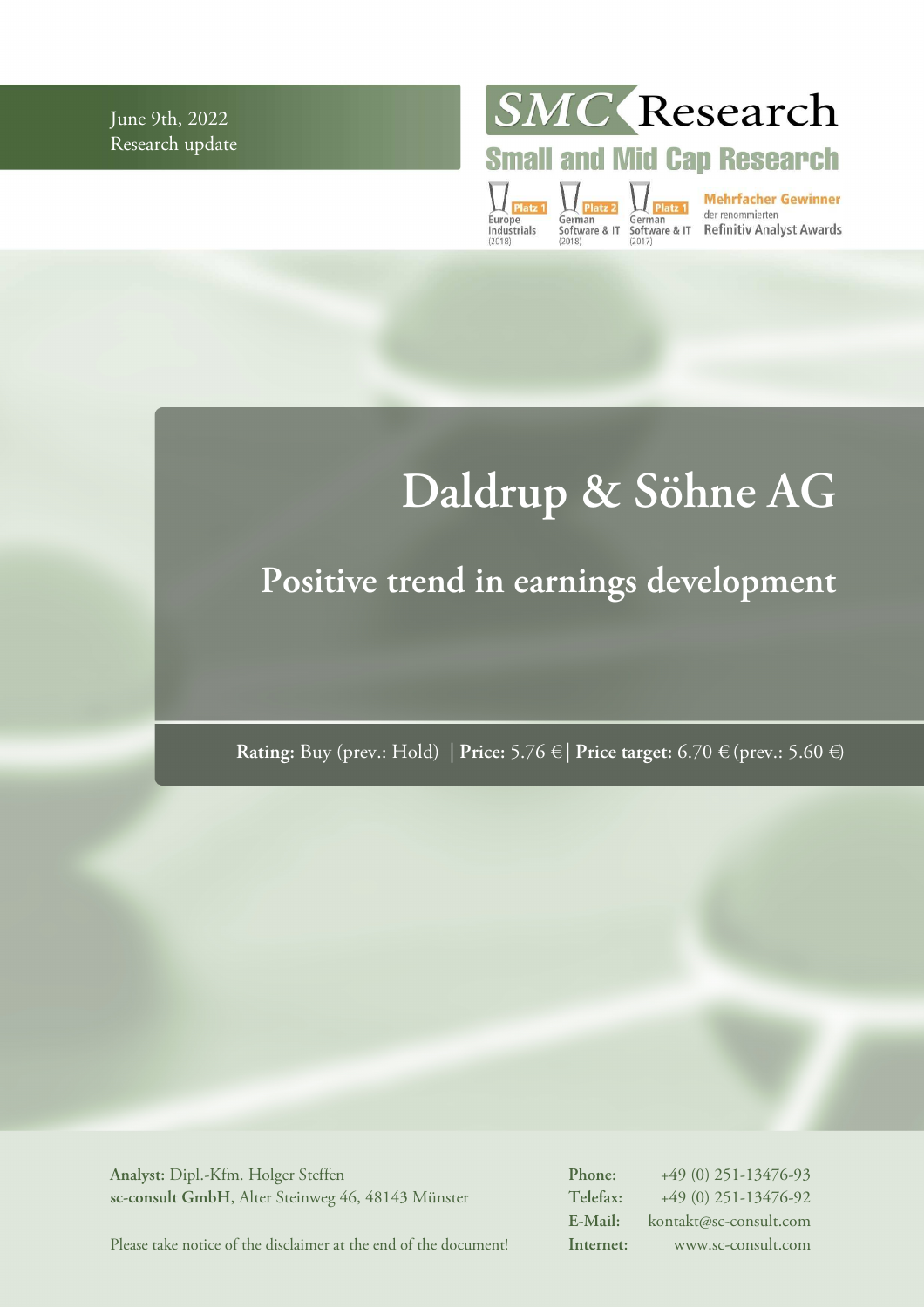# Recent business development



#### **Basic data**

| Gruenwald                               |
|-----------------------------------------|
| Drilling services                       |
| 130                                     |
| HGB                                     |
| 4DS:GR                                  |
| DE0007830572                            |
| 5.76 Euro                               |
| Scale                                   |
| $5.99 \text{ m}$                        |
| 34.5 m Euro                             |
| 39.2 m Euro                             |
| 41.6%                                   |
| Price high/low (12 M): 7.20 / 3.74 Euro |
| Øturnover (12 M Xetra): 18,900 Euro     |
|                                         |

The total output of Daldrup & Söhne (D&S) declined slightly in the last financial year, by 5.5 percent to EUR 44.9 m, but was still moderately above the management's target figure of roughly EUR 43 m. By contrast, the development of revenues was much more spectacular, almost tripling to EUR 78.1 m. However, this is an outlier resulting from the final settlement of a multi-year project for Stadtwerke München, which at the same time was associated with a large reduction of partially completed work.

Since the project margin had already been continuously collected during the implementation, the final invoice in 2021 no longer had a major effect on the group EBIT, which at EUR 1.5 m was 18.4 percent below the previous year's figure. However, while the figure from 2020 included significant one-off special effects, last year's result was generated operationally. Insofar, the EBIT margin of 3.4 percent, which was in the upper half of the management's target range (2 to 4 percent), is pleasing. For the current financial year, the company is aiming for an improved EBIT margin of 4 to 6 percent with a total output of EUR 42 m.

| FY ends: 31.12.       | 2019                     | 2020                     | 2021     | 2022e    | 2023e   | 2024e   |
|-----------------------|--------------------------|--------------------------|----------|----------|---------|---------|
|                       |                          |                          |          |          |         |         |
| Total output (m Euro) | 41.8                     | 47.5                     | 44.9     | 43.0     | 44.0    | 45.0    |
| EBIT (m Euro)         | $-9.7*$                  | $1.9*$                   | 1.6      | 2.2      | 2.4     | 3.5     |
| Net profit            | $-11.9*$                 | $-5.2*$                  | 0.8      | 1.1      | 1.2     | 2.0     |
| EpS                   | $-1.99*$                 | $-0.87*$                 | 0.13     | 0.18     | 0.21    | 0.33    |
| Dividend per share    | 0.00                     | 0.00                     | 0.00     | 0.00     | 0.00    | 0.00    |
| Total output growth   | 19.7%                    | 13.7%                    | $-5.5\%$ | $-4.1\%$ | 2.3%    | 2.3%    |
| Profit growth         | ۰                        |                          | ۰        | 39.4%    | 13.6%   | 61.0%   |
| <b>PSR</b>            | 1.39                     | 1.32                     | 0.44     | 0.94     | 0.92    | 0.90    |
| <b>PER</b>            | $\overline{\phantom{a}}$ | $\overline{\phantom{a}}$ | 44.3     | 31.8     | 28.0    | 17.4    |
| <b>PCR</b>            | 8.5                      | 21.4                     |          | 12.1     | 10.5    | 9.8     |
| EV / EBIT             | -                        | 20.7                     | 24.8     | 18.2     | 16.2    | 11.2    |
| Dividend yield        | $0.0\%$                  | $0.0\%$                  | $0.0\%$  | $0.0\%$  | $0.0\%$ | $0.0\%$ |

*\*including one-off effects associated with the disposal of the power plant division*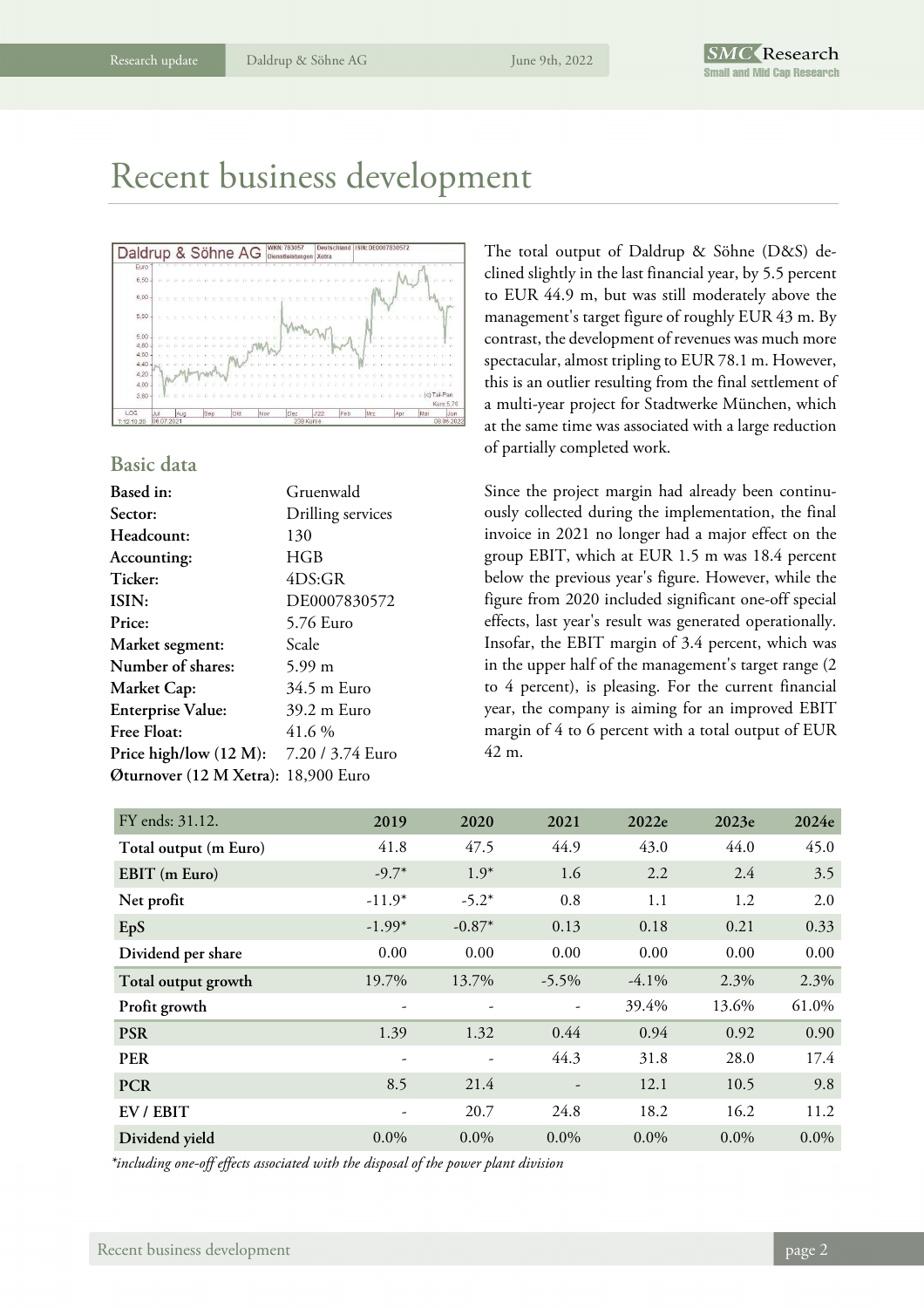### **Total output decreases slightly**

In the last financial year, Daldrup & Söhne recorded strong demand for its drilling services and, with a total output of EUR 44.9 m, slightly exceeded its own forecast (around EUR 43 m). Compared to the very strong previous year's figure of EUR 47.5 m, this meant a moderate decline of 5.5 percent. On the other hand, booked sales rose very strongly, by 198 percent to EUR 78.1 m. However, this figure represents an upward outlier resulting from the final settlement of a major multi-year project for Stadtwerke München. The execution of drilling for this project had caused a significant increase in partially completed work on the balance sheet in previous years, up to EUR 78.1 m as of 30 June 2021. In the second half of the year, there was a large net reduction in inventories (by EUR 48.2 m) due to the large final settlement, so that the partially completed work at the end of the year was reduced to only EUR 30.1 m.

| Group figures         | 2020    | 2021    | Change    |
|-----------------------|---------|---------|-----------|
| Revenues              | 26.2    | 78.1    | $+198.1%$ |
| Total output          | 47.5    | 44.9    | $-5.5\%$  |
| <b>EBITDA</b>         | 4.2     | 40      | $-5.9\%$  |
| <b>EBITDA</b> margin  | 8.8%    | 8.8%    | unchgd.   |
| <b>EBIT</b>           | 1.9     | 1.5     | $-18.4%$  |
| <b>EBIT</b> margin    | $4.0\%$ | $3.4\%$ | $-0.6pp.$ |
| Result for the period | $-5.2$  | 0.8     |           |

*In m Euro and percent; source: Company* 

### **Quality of earnings improved**

Since the margin of the project had been collected continuously (which is always the case when day rate accounting is used), the final settlement  $-$  in contrast to other contracts where the project result is only visible with the final billing  $-$  did not have a major effect on the result. EBITDA was therefore 6 percent below the previous year's figure at EUR 4.0 m and developed almost in sync with total output. Nevertheless, the quality of earnings improved significantly last year, as in 2020 a positive balance of one-off income (approx. EUR 3.5 m) and charges (approx. EUR 1.5 m) from the disposal of the power plant division was still included in the EBITDA. This effect was now nearly compensated from the operating business, even though personnel expenses increased by 0.5 percent to EUR 8.9 m, which means that the personnel expense ratio (in relation to total output) rose from 18.6 to 19.8 percent. At the same time, however, the cost of materials was reduced by 15.3 percent to EUR 21.5 m, which was mainly due to the decline in the services purchased. The cost of materials ratio fell thus from 53.4 percent to 47.9 percent. Other operating expenses also decreased significantly, from EUR 13.5 m to EUR 11.0 m, and their decline clearly exceeded the non-recurring effect (the EUR 1.5 m mentioned). The figures thus show the first efficiency improvements that the company has achieved.

#### **Return to profit zone**

With a slight increase in depreciation and amortisation (+2.4 percent to EUR 2.4 m), the decline in EBITDA resulted in a drop in EBIT of 18.4 percent to EUR 1.5 m. Adjusted for the special effects outlined above, however, the operating profit improved significantly and, with a margin of 3.4 percent, also reached a figure in the upper half of the management forecast (2 to 4 percent). On balance, with minor tax payments and a negative financial result of EUR -0.7 m, this resulted in net income (after minority interests) of EUR 0.8 m. In the previous year, a loss of EUR 5.2 m had been reported, since write-offs on receivables from the former power plant division had burdened the financial result of 2020 with EUR 6.4 m.

#### **Positive free cash flow**

Nevertheless, the cash flow from operating activities was slightly negative at EUR -0.4 m, which is mainly due to the high volume of non-cash income. In contrast, in the previous year special effects resulting from the separation of the power plant division resulted in a net cash surplus of EUR 1.6 m. This time, there were positive one-off effects in the investment cash flow, where cash inflows of EUR 2.1 m, most of which resulted from a severance payment from the buyer of the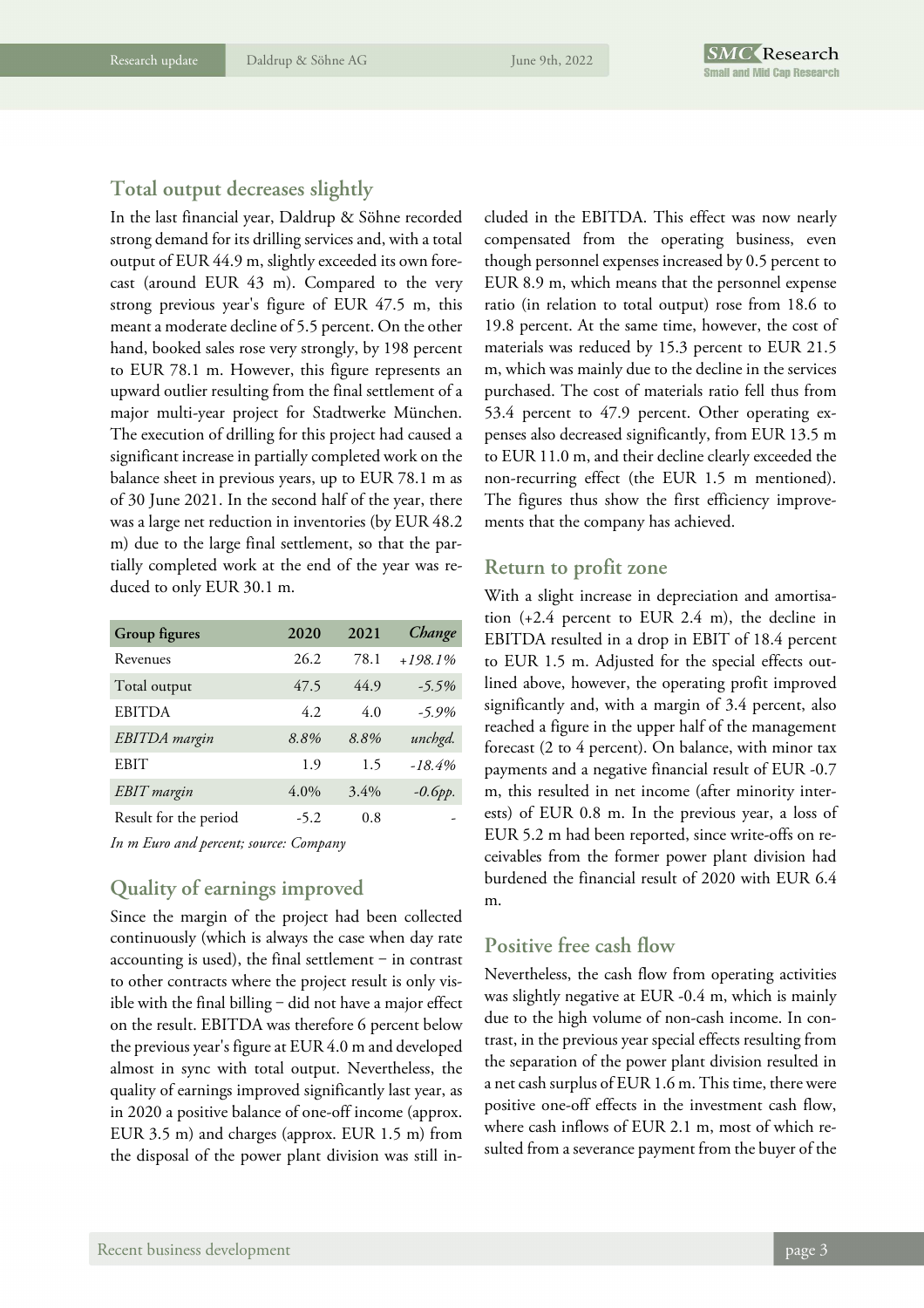power plant division, IKAV, led to an increase in cash surplus from EUR 0.6 m to EUR 1.3 m, although at the same time the acquisition of new drilling rigs increased expenditure on property, plant and equipment and intangible assets from EUR 0.8 m to EUR 1.2 m. Overall, free cash flow of EUR 0.9 m (previous year: EUR 2.3 m) was generated. With an almost balanced financing cash flow, in which redemption payments, interest payments and new borrowing were more or less in balance, the funds were used for a scheduled repayment of credit facilities (from EUR 5.8 to 4.9 m as part of the repayment of project financing). The balance sheet liquidity remained almost unchanged at around EUR 3 m.

### **Residual risks decrease**

The receivables still due from companies of the former power plant division were further reduced in 2021 as part of the settlement agreement with the buyer IKAV and amount to EUR 4.7 m. In addition, a receivable amounting to EUR 4.4 m from the company J.D. Apparate- und Maschinenbau GmbH, which is independent but managed by Karl and Thomas Daldrup and therefore considered to be "related", was booked last year as part of a change of debtor. As a result, the company took over the utilisation of the power plant components that had passed into the possession of the Daldrup Group and whose estimated market value corresponds to the receivable. In March 2022, a smaller portion of these components was sold at a price above the proportionate carrying amount.

#### **Equity ratio at almost 50 percent**

Nevertheless, the other loans, in which the receivables are shown, remain the largest single item on the assets side of the balance sheet at EUR 9.7 m, ahead of the other assets, which include an additional loan receivable from J.D. Apparate- und Maschinenbau GmbH in the amount of EUR 6.0 m, and which amounted to EUR 8.5 m as of the reporting date. Other notable assets are property, plant and equipment (EUR 7.2 m), inventories (EUR 6.2 m) and trade receivables (EUR 4.1 m). On the liabilities side, equity increased slightly from EUR 18.2 m to EUR 19.0 m. In relation to the balance sheet total of EUR 38.6 m (previous year: EUR 38.5 m), the equity ratio improved from 47.3 to 49.3 percent.

# **High order potential**

Daldrup reported an order backlog of EUR 20.2 m at the end of March. Although this figure has fallen significantly compared to last August (EUR 28.0 m), it already ensures capacity utilisation by the end of the third quarter. The management is also confident that it will soon be able to report further orders. The company puts the probability-weighted volume of potential projects that are in the negotiation stage at around EUR  $104$  m – this is significantly more than the EUR 83 m that had been communicated as status for last August. Overall, Daldrup reports a further increase from a high level  $-$  in interest in geothermal projects. The sharp rise in energy prices, also as a result of the war in Ukraine, and the need to develop new energy sources are placing greater emphasis on geothermal energy, especially for the heating market. In the area of near-surface geothermal energy for private households, the company is already working to capacity until November. In total, the management expects a total output of EUR 42 m for the current year, which would thus be slightly below the previous year's figure. At the same time, however, the EBIT margin is to be significantly improved to a figure between 4 and 6 percent.

# **Update of estimates**

The total output forecast is slightly below our expectations, which projected EUR 44 m. However, the company had also calculated the total output conservatively for 2021 and exceeded it in the end. Nevertheless, we are lowering our estimate to EUR 43 m as a precaution. On the other hand, we are very positive about the targeted margin improvement to 4 to 6 percent, which reflects an increased margin level of orders. We had previously expected 4.4 percent and are now raising this figure to 5 percent.

### **Good prospects**

Beyond that, we expect positive general conditions for the business development of Daldrup & Söhne. On the one hand, the search for a repository for radioac-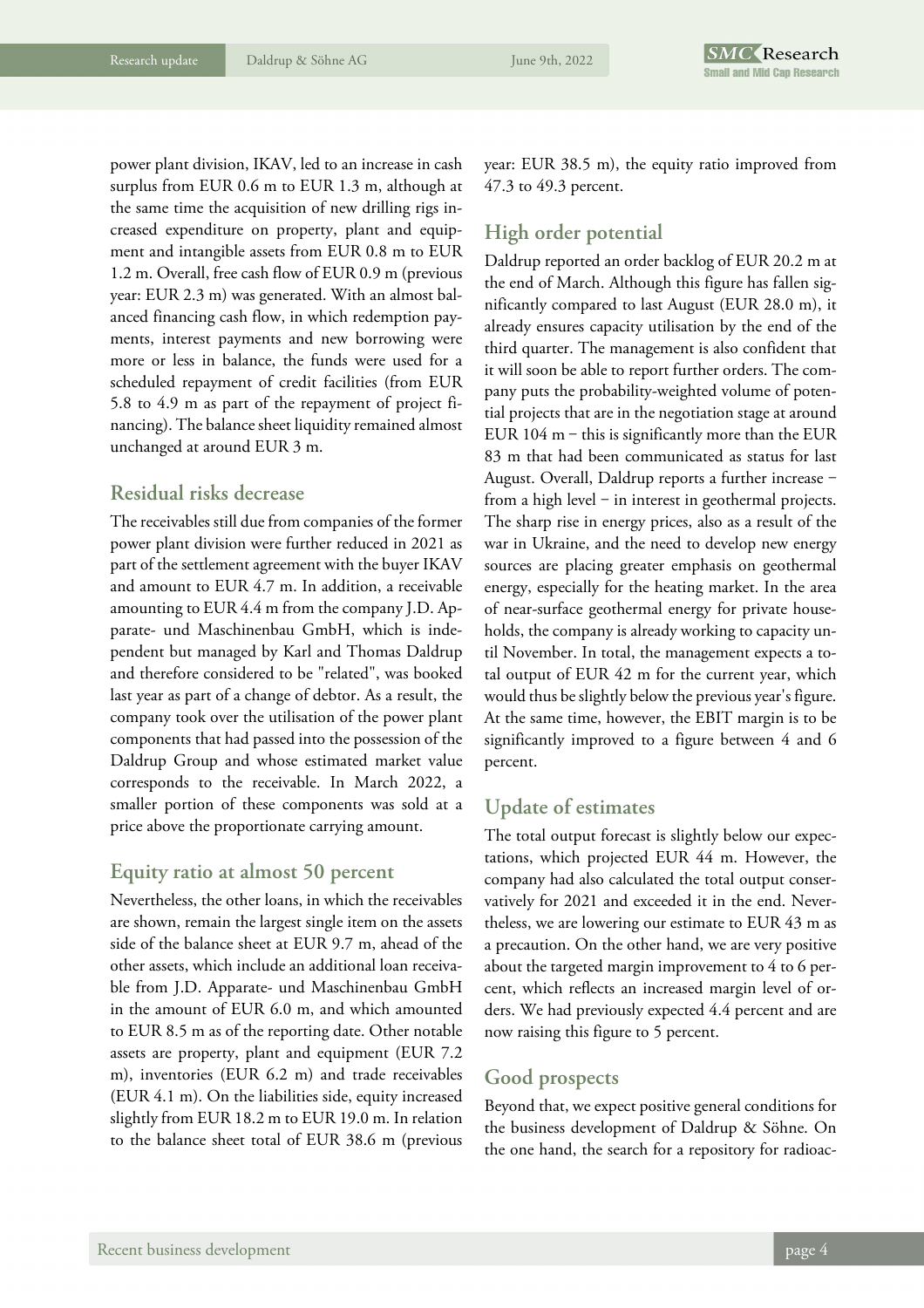tive waste will also be accelerated in Germany in the coming years, which promises a high potential for lucrative drilling contracts (after D&S has already successfully completed a major multi-year project in this field in Switzerland). On the other hand, geothermal energy could play an important role in the German and European energy transition, as intensified development could make a major contribution to meeting heating needs. However, it is still up to policy makers to improve the framework conditions in such a way that the great potential can be tapped more quickly. The limiting factor for D&S is likely to be staff availability: skilled workers are already hard to come by. For this reason, as before, we only expect a moderately growing total output from 2023 onwards to a target value of EUR 50 m in 2029 (CAGR 2022 to 2029: 2.5 percent p.a.). At the same time, the focus on further profitability improvements and decreasing scheduled depreciation should enable a significant margin increase. We have revised depreciation and now expect a significant decrease for 2024 and 2025, as the large drilling rigs will then be fully depreciated and, according to management, no replacement investments of this magnitude will be necessary for quite some time. We now see the target EBIT margin in 2029 at 9.0 percent (previously: 7.0 percent in 2028).

An overview of the development of the key cash flow indicators resulting from these assumptions until 2029 can be found in the table below; further details on the projected balance sheet, income statement and cash flow statement can also be found in the Annex.

#### **Framework data remain the same**

Subsequently, we continue to calculate the terminal value with a fifteen percent discount to the target margin of 2029 and a "perpetual" cash flow growth of 1 percent p.a. The discount rate (WACC) also remains unchanged at 5.8 percent. For this, we have assumed a cost of equity according to CAPM of 8.5 percent (with: safe interest rate of 1.0 percent, market risk premium of 5.8 percent and beta factor of 1.3), as well as a target capital structure of 55 percent debt, an interest rate on borrowed capital of 5.0 percent and a tax rate for the tax shield of 30 percent.

### **Price target: EUR 6.70**

These assumptions result in a fair market value of equity of EUR 40.2 m or EUR 6.71 per share. On this basis, we set a new price target of EUR 6.70 (a sensitivity analysis for determining the price target can be found in the Annex). The increase compared to our

| m Euro                         | 12 2022 | 12 2023 | 12 2024 | 12 2025 | 12 20 26 | 12 2027 | 12 2028 | 12 20 29 |
|--------------------------------|---------|---------|---------|---------|----------|---------|---------|----------|
| Sales                          | 36.6    | 37.4    | 38.3    | 39.1    | 40.0     | 40.8    | 41.7    | 42.5     |
| Sales growth                   |         | 2.3%    | 2.3%    | 2.2%    | 2.2%     | $2.1\%$ | $2.1\%$ | 2.0%     |
| EBIT margin*                   | 5.0%    | 5.5%    | 7.8%    | 8.9%    | 9.0%     | 9.0%    | 8.8%    | 9.0%     |
| <b>EBIT</b>                    | 2.2     | 2.4     | 3.5     | 4.1     | 4.2      | 4.3     | 4.3     | 4.5      |
| Tax rate                       | 30.0%   | 30.0%   | 30.0%   | 30.0%   | 30.0%    | 30.0%   | 30.0%   | 30.0%    |
| Adjusted tax payments          | 0.6     | 0.7     | 1.0     | 1.2     | 1.3      | 1.3     | 1.3     | 1.3      |
| <b>NOPAT</b>                   | 1.5     | 1.7     | 2.4     | 2.9     | 3.0      | 3.0     | 3.0     | 3.1      |
| + Depreciation & Amortisation  | 2.4     | 2.3     | 1.5     | 0.5     | 0.6      | 0.7     | 0.8     | 0.9      |
| + Increase long-term accruals  | 0.4     | 0.4     | 0.4     | 0.4     | 0.4      | 0.4     | 0.4     | 0.4      |
| + Others                       | 0.0     | 0.0     | 0.0     | 0.0     | 0.0      | 0.0     | 0.0     | 0.0      |
| Gross operating cash flows     | 4.4     | 4.5     | 4.4     | 3.8     | 4.0      | 4.1     | 4.2     | 4.5      |
| - Increase Net Working Capital | $-1.6$  | $-1.3$  | $-1.0$  | $-0.5$  | $-0.2$   | $-0.2$  | $-0.2$  | $-0.3$   |
| - Investments in fixed assets  | $-1.3$  | $-1.3$  | $-1.4$  | $-1.5$  | $-1.6$   | $-1.7$  | $-1.8$  | $-1.9$   |
| Free cash flow                 | 1.4     | 1.8     | 1.9     | 1.8     | 2.2      | 2.2     | 2.1     | 2.3      |

*\*to total output; SMC estimation model*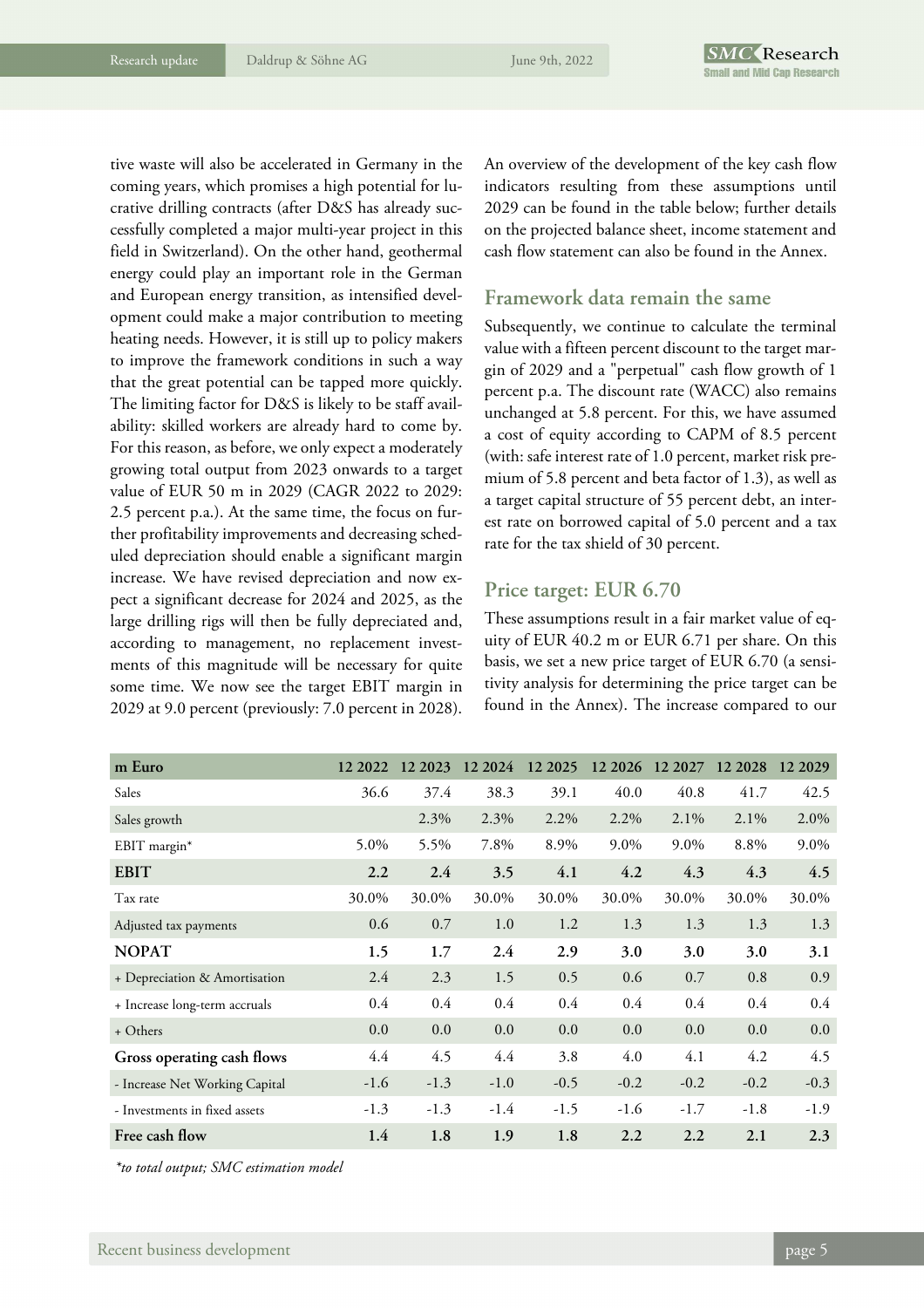last valuation (EUR 5.60) is due to the effect of the roll-over of the model to the new base year 2022 and, above all, to a more positive assessment of the operating margins in view of the issues outlined. We rate the forecast risk on a scale of 1 (very low) to 6 (very high)

as slightly above average at four points due to the project nature of the business.

# Conclusion

With a total output of EUR 44.9 m, Daldrup und Söhne slightly exceeded the management forecast (around EUR 43 m) last year and achieved an EBIT margin of 3.4 percent in the upper half of the target range (2 to 4 percent). We see this as a satisfactory development, because these figures conceal a clear improvement in the quality of results: While the EBIT margin of 4.0 percent achieved in the previous year was largely due to special effects, the result in 2021 was generated operationally.

This trend is expected to continue in the current year, for which the Executive Board is forecasting an EBIT margin of 4 to 6 percent with a total output of EUR 42 m. We consider this a positive surprise. We had so far expected 4.4 percent and have now raised our estimate to 5 percent.

For the subsequent period, we anticipate a further increase in margins with a moderate increase in total output as well. In addition to falling depreciation (following the end of depreciation for the largest drilling rigs), further efficiency improvements and favourable market conditions should contribute to this. We believe it is likely that the targeted accelerated expansion of renewable energies in Europe will have a positive impact on the drilling business in the geothermal sector  $-D\&S$  is already sensing increasing interest. Another revenue driver is the search for repository sites for radioactive waste, which will be accelerated in the coming years, especially in Germany.

After updating the estimates, with which we have in particular raised our margin forecasts, we now see the price target at EUR 6.70. As we see a good chance that the margin situation will improve sustainably, we upgrade the rating from "Hold" to "Buy".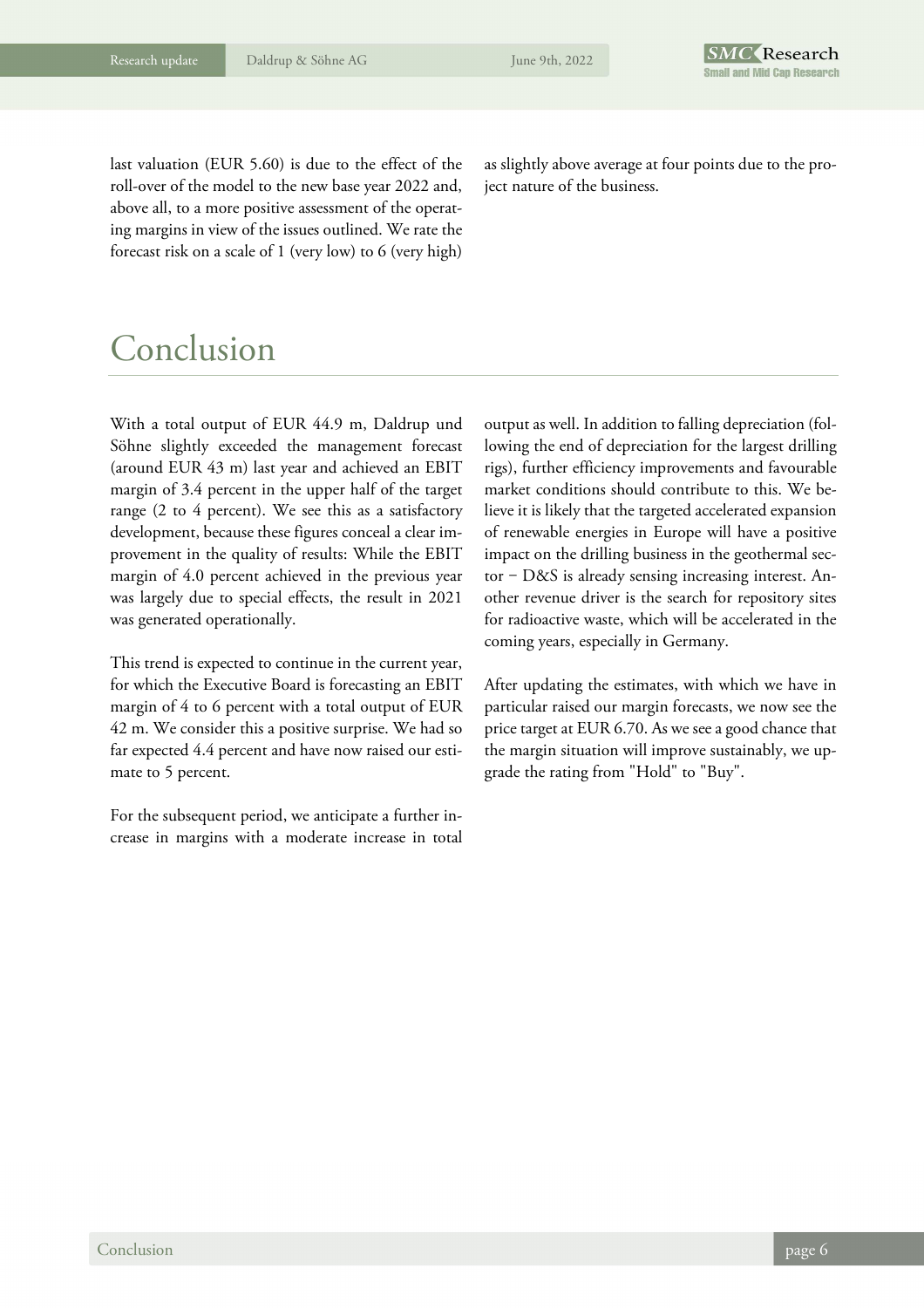# Annex I: SWOT analysis

#### **Strengths**

- Very experienced management team and staff with great expertise.
- The company has a strong market position in the drilling business in its core markets. A large equipment park enables a wide range of services.
- Longstanding track-record in the successful implementation of drilling projects, especially at depths of up to 6 thousand metres.
- D&S is strongly positioned in the field of geothermal energy, which is one of the most promising renewable energies, especially for the heating market.
- The need for investment is manageable for the foreseeable future because of the existing rig portfolio.
- With an equity ratio of almost 50 percent, the company has a very solid balance sheet structure.

#### **Opportunities**

- D&S is actively working to improve efficiency. The margin increase forecast for 2022 indicates the first successes of these efforts.
- At EUR 103 m, the volume of possible orders in the negotiation stage is currently very high.
- The envisaged accelerated expansion of renewable energies, also because of the Russian issue, could further stimulate investments in geothermal energy.
- The search for a final repository for radioactive waste offers great order potential for D&S, especially in Germany.
- Perspectively, D&S could participate in promising medium-sized geothermal heating plants.

#### **Weaknesses**

- Due to a failed expansion in the field of geothermal power plant operation (with electricity production), D&S has recorded high losses in recent years. The business unit was sold in 2019/20.
- The margins in the drilling business are currently still relatively low. Group-wide, an EBIT margin of 4 to 6 percent is targeted for 2022.
- D&S still needs to become more efficient, especially in the management of large drilling projects.
- Due to the strong influence of the power plant business on the figures of the last few years, it is still difficult to calculate the potential for generating free cash flows in the core business.
- Replacement or supplementary investments in large drilling rigs (for very deep wells) are associated with a high investment volume.

#### **Threats**

- Fixed-price contracts in the drilling business carry the risk of losses if there are delays for which the company is responsible.
- Rising material prices as well as energy and labour costs can put pressure on margins.
- The acquisition of qualified personnel is becoming increasingly difficult.
- Possible depreciation of residual items from the sold power plant business (at the end of 2021: approx. EUR 9 m).
- Electricity production with deep geothermal energy is still dependent on state subsidies; a reduction in subsidies would greatly reduce the project potential here.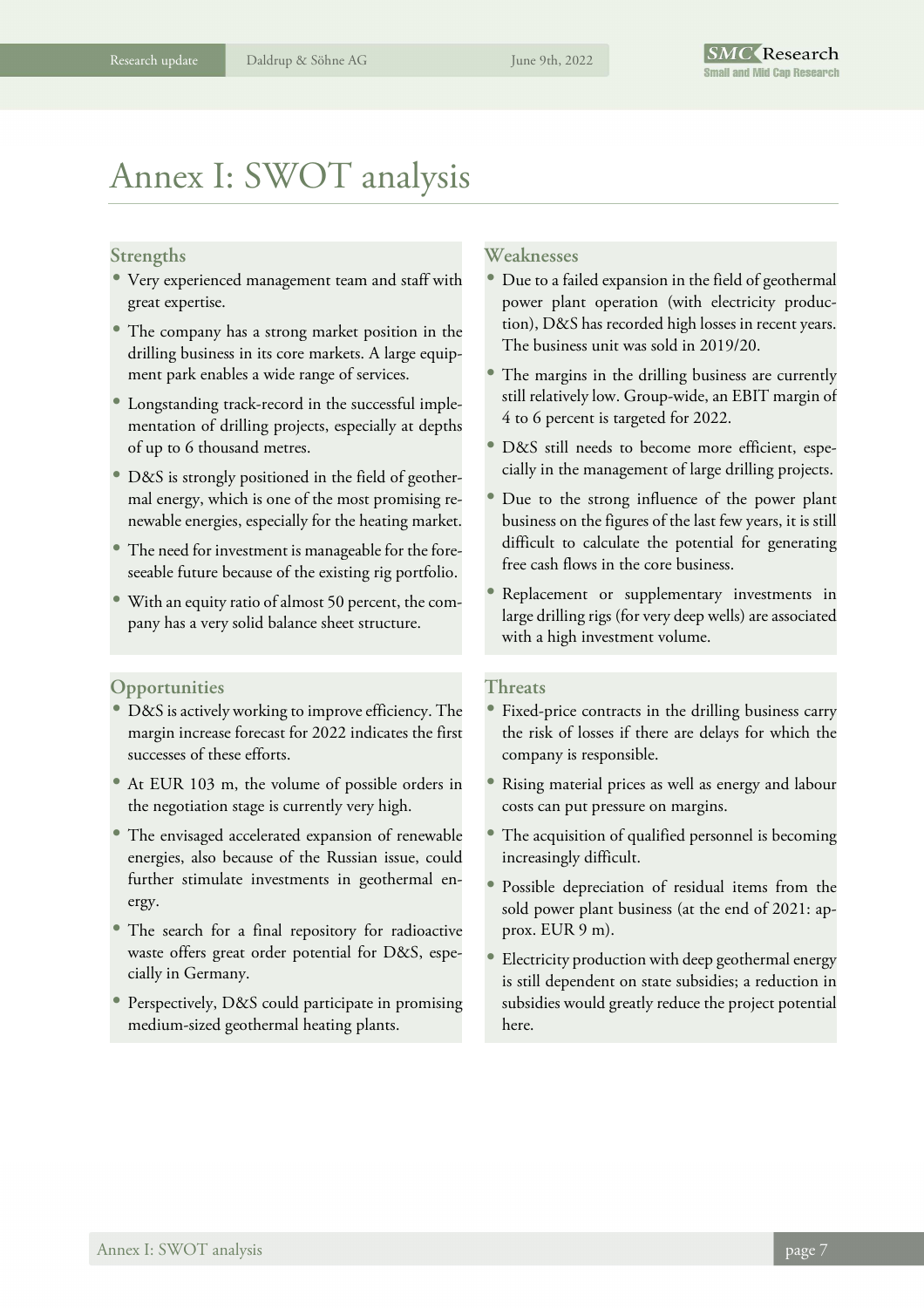# Annex II: Balance sheet and P&L estimation

### **Balance sheet estimation**

| m Euro                         | 2021 act. | 2022e | 2023e | 2024e | 2025e | 2026e | 2027e | 2028e | 2029e |
|--------------------------------|-----------|-------|-------|-------|-------|-------|-------|-------|-------|
| <b>ASSETS</b>                  |           |       |       |       |       |       |       |       |       |
| I. Total non-current           | 16.8      | 15.7  | 14.6  | 14.6  | 15.6  | 16.6  | 17.6  | 18.7  | 19.7  |
| 1. Intangible assets           | 0.0       | 0.0   | 0.0   | 0.0   | 0.0   | 0.0   | 0.0   | 0.0   | 0.0   |
| 2. Tangible assets             | 7.2       | 6.0   | 5.0   | 4.9   | 5.9   | 6.9   | 8.0   | 9.0   | 10.0  |
| II. Total current assets       | 21.8      | 25.6  | 29.6  | 33.5  | 36.5  | 39.8  | 41.6  | 43.3  | 45.2  |
| <b>LIABILITIES</b>             |           |       |       |       |       |       |       |       |       |
| I. Equity                      | 19.0      | 20.1  | 21.4  | 23.3  | 25.7  | 28.1  | 29.1  | 30.1  | 31.2  |
| II. Accruals                   | 1.2       | 1.6   | 2.1   | 2.5   | 2.9   | 3.3   | 3.7   | 4.2   | 4.6   |
| III. Liabilities               |           |       |       |       |       |       |       |       |       |
| 1. Long-term liabili-<br>ties  | 0.0       | 0.0   | 0.0   | 0.0   | 0.0   | 0.0   | 0.0   | 0.0   | 0.0   |
| 2. Short-term liabili-<br>ties | 18.4      | 19.6  | 20.9  | 22.3  | 23.6  | 25.0  | 26.4  | 27.8  | 29.2  |
| <b>TOTAL</b>                   | 38.6      | 41.3  | 44.3  | 48.1  | 52.2  | 56.4  | 59.3  | 62.0  | 64.9  |

# **P&L estimation**

| m Euro                       | 2021 act. | 2022e | 2023e | 2024e | 2025e | 2026e | 2027e | 2028e | 2029e |
|------------------------------|-----------|-------|-------|-------|-------|-------|-------|-------|-------|
| Sales                        | 78.1      | 36.6  | 37.4  | 38.3  | 39.1  | 40.0  | 40.8  | 41.7  | 42.5  |
| Total output                 | 44.9      | 43.0  | 44.0  | 45.0  | 46.0  | 47.0  | 48.0  | 49.0  | 50.0  |
| Gross profit                 | 23.4      | 23.1  | 23.7  | 24.3  | 24.7  | 25.3  | 25.9  | 26.4  | 27.0  |
| <b>EBITDA</b>                | 3.9       | 4.6   | 4.8   | 5.0   | 4.6   | 4.8   | 5.0   | 5.1   | 5.4   |
| <b>EBIT</b>                  | 1.6       | 2.2   | 2.4   | 3.5   | 4.1   | 4.2   | 4.3   | 4.3   | 4.5   |
| <b>EBT</b>                   | 0.8       | 1.7   | 1.9   | 3.0   | 3.5   | 3.6   | 3.7   | 3.7   | 3.8   |
| EAT (before minori-<br>ties) | 0.8       | 1.1   | 1.2   | 2.0   | 2.3   | 2.4   | 2.5   | 2.4   | 2.5   |
| <b>EAT</b>                   | 0.8       | 1.1   | 1.2   | 2.0   | 2.3   | 2.4   | 2.5   | 2.4   | 2.5   |
| <b>EPS</b>                   | 0.13      | 0.18  | 0.21  | 0.33  | 0.39  | 0.40  | 0.41  | 0.41  | 0.42  |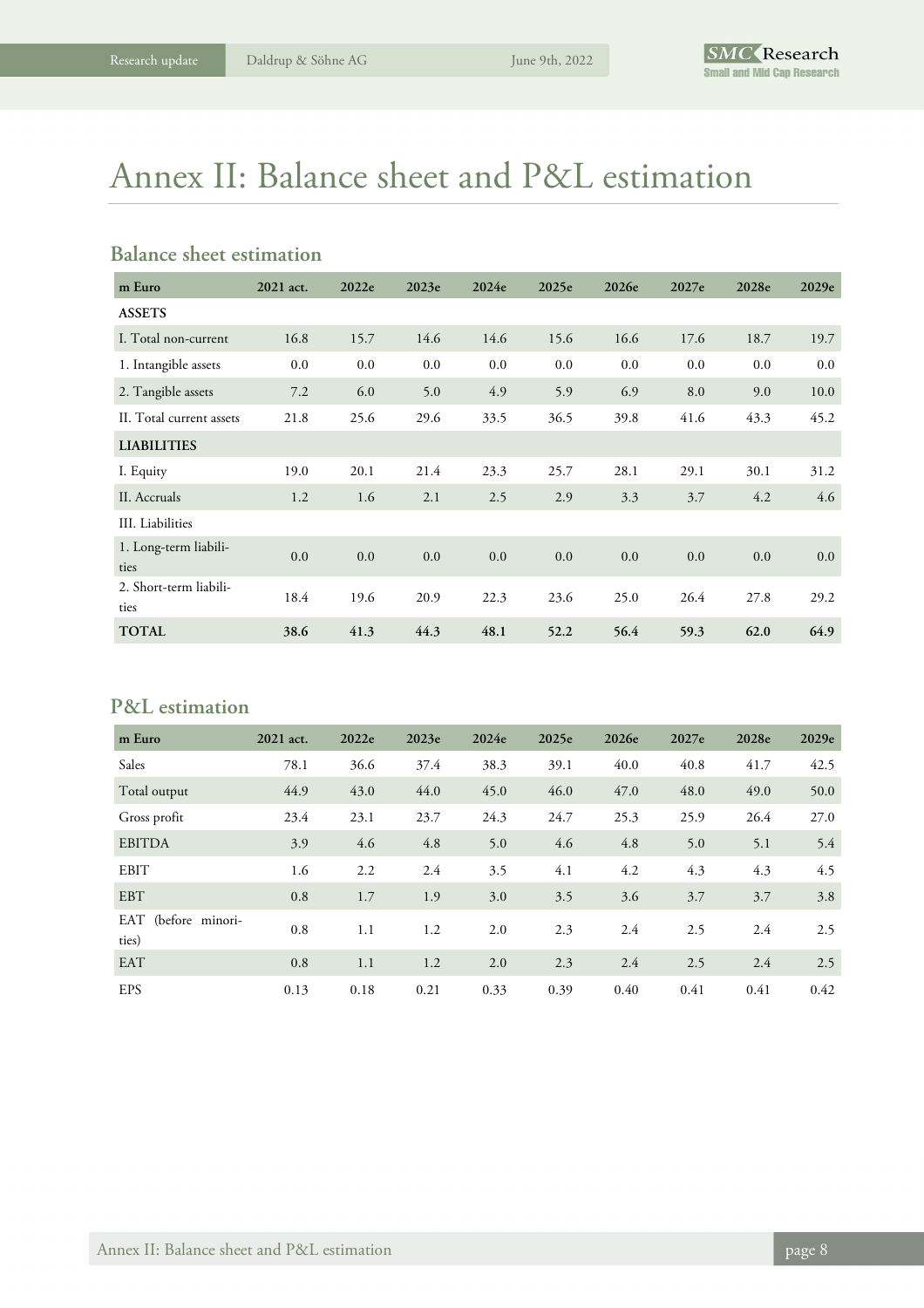# Annex III: Cash flows estimation and key figures

# **Cash flows estimation**

| m Euro                         | 2021 act. | 2022e  | 2023e  | 2024e  | 2025e  | 2026e  | 2027e  | 2028e  | 2029e  |
|--------------------------------|-----------|--------|--------|--------|--------|--------|--------|--------|--------|
| CF operating                   | $-0.4$    | 2.8    | 3.3    | 3.5    | 3.5    | 4.0    | 4.1    | 4.2    | 4.4    |
| CF from investments            | 1.3       | $-1.3$ | $-1.3$ | $-1.4$ | $-1.5$ | $-1.6$ | $-1.7$ | $-1.8$ | $-1.9$ |
| CF financing                   | 0.0       | 0.1    | 0.2    | 0.2    | 0.1    | 0.2    | $-1.2$ | $-1.3$ | $-1.3$ |
| Liquidity beginning of<br>year | 3.0       | 3.0    | 4.7    | 6.8    | 9.2    | 11.2   | 13.8   | 15.0   | 16.0   |
| Liquidity end of year          | 3.0       | 4.7    | 6.8    | 9.2    | 11.2   | 13.8   | 15.0   | 16.0   | 17.3   |

# **Key figures**

| percent                        | 2021 act. | 2022e     | 2023e | 2024e | 2025e   | 2026e   | 2027e    | 2028e | 2029e |
|--------------------------------|-----------|-----------|-------|-------|---------|---------|----------|-------|-------|
| Total output growth            | $-5.5\%$  | $-4.1\%$  | 2.3%  | 2.3%  | 2.2%    | 2.2%    | 2.1%     | 2.1%  | 2.0%  |
| Sales growth                   | 198.1%    | $-53.2\%$ | 2.3%  | 2.3%  | $2.2\%$ | $2.2\%$ | $2.1\%$  | 2.1%  | 2.0%  |
| Gross margin <sup>*</sup>      | 52.1%     | 53.8%     | 53.9% | 54.1% | 53.8%   | 53.8%   | 53.9%    | 53.9% | 53.9% |
| EBITDA margin*                 | 8.8%      | 10.7%     | 10.8% | 11.1% | 10.0%   | 10.2%   | $10.4\%$ | 10.4% | 10.8% |
| EBIT margin $*$                | 3.5%      | 5.0%      | 5.5%  | 7.8%  | 8.9%    | $9.0\%$ | 9.0%     | 8.8%  | 9.0%  |
| $EBT$ margin*                  | 1.8%      | 4.0%      | 4.4%  | 6.7%  | 7.7%    | 7.7%    | 7.7%     | 7.5%  | 7.6%  |
| Net margin (after minorities)* | 1.7%      | 2.5%      | 2.8%  | 4.4%  | 5.1%    | 5.1%    | 5.1%     | 5.0%  | 5.1%  |

*\*to total output* 

# Annex IV: Sensitivity analysis

|             |         |      | Perpetual cash flow growth |      |         |
|-------------|---------|------|----------------------------|------|---------|
| <b>WACC</b> | $2.0\%$ | 1.5% | 1.0%                       | 0.5% | $0.0\%$ |
| 4.8%        | 11.20   | 9.73 | 8.66                       | 7.83 | 7.18    |
| 5.3%        | 9.40    | 8.36 | 7.57                       | 6.94 | 6.43    |
| 5.8%        | 8.08    | 7.32 | 6.71                       | 6.22 | 5.81    |
| 6.3%        | 7.07    | 6.49 | 6.01                       | 5.62 | 5.29    |
| 6.8%        | 6.27    | 5.82 | 5.44                       | 5.12 | 4.85    |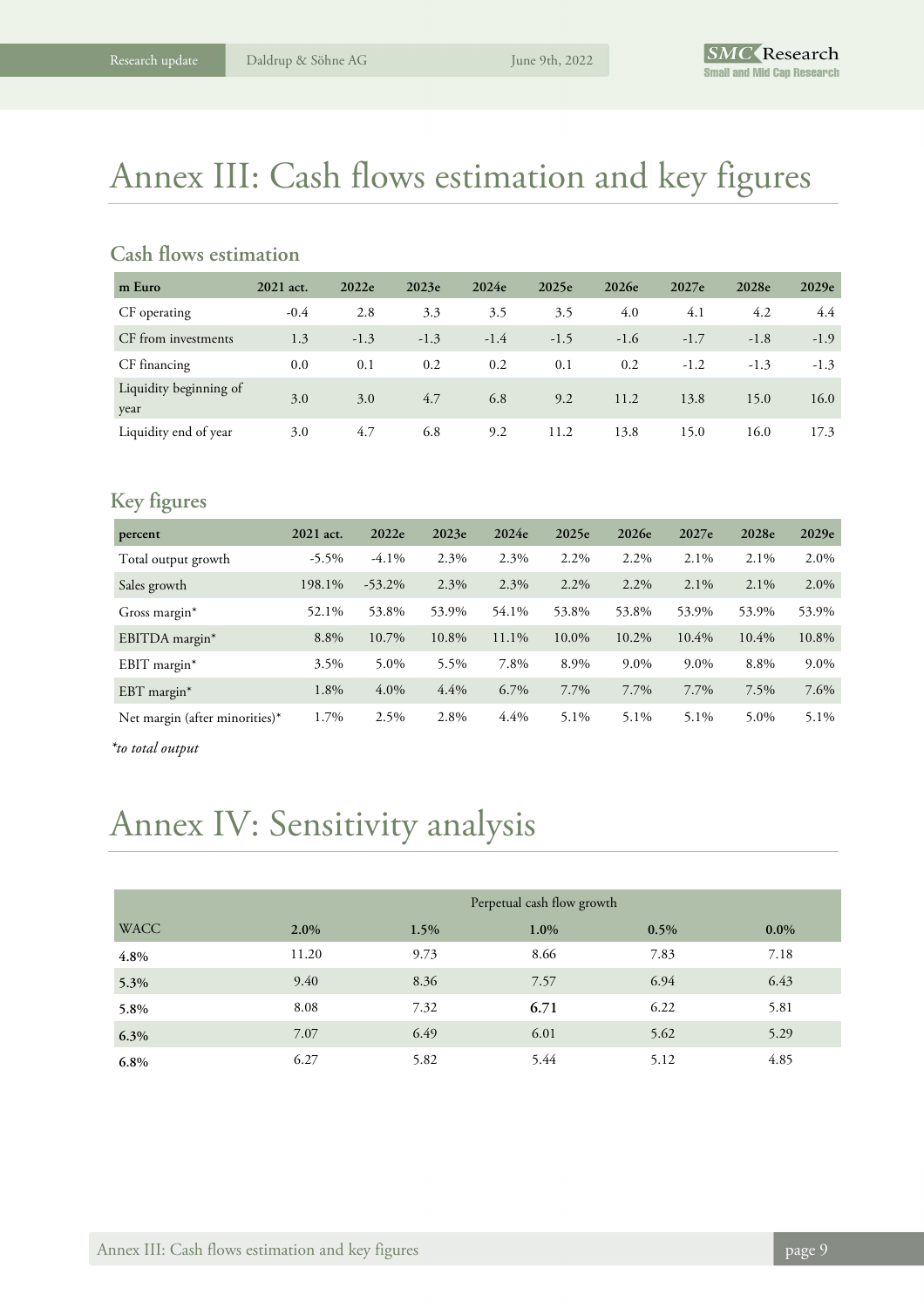

# Disclaimer

| Editor                       |
|------------------------------|
| sc-consult GmbH              |
| Alter Steinweg 46            |
| 48143 Münster                |
| Internet: www.sc-consult.com |

Phone:  $+49 (0) 251-13476-94$ Telefax: +49 (0) 251-13476-92 E-Mail: kontakt@sc-consult.com

*Responsible analyst*  Dipl.-Kfm. Holger Steffen

*Charts*  The charts were made with Tai-Pan (www.lp-software.de).

### **Disclaimer**

#### *Legal disclosures (§85 of the German Securities Trading Act (WHPG), MAR, Commission Delegated Regulation (EU) 2016/958 supplementing Regulation (EU) No 596/2014)*

The company responsible for the preparation of the financial analysis is sc-consult GmbH based in Münster, currently represented by its managing directors Dr. Adam Jakubowski and Holger Steffen, Dipl.-Kfm. The scconsult GmbH is subject to supervision and regulation by Federal Financial Supervisory Authority (Bundesanstalt für Finanzdienstleistungsaufsicht), Lurgiallee 12, D-60439 Frankfurt and Graurheindorfer Strasse 108, D-53117 Bonn.

#### *I) Conflicts of interests*

Conflicts of interests, which can arise during the preparation of a financial analysis, are presented in detail below:

1) sc-consult GmbH has prepared this report against payment on behalf of the company

2) sc-consult GmbH has prepared this report against payment on behalf of a third party

3) sc-consult GmbH has submitted this report to the customer or the company before publishing

4) sc-consult GmbH has altered the content of the report before publication due to a suggestion of the customer or the company (with sc-consult GmbH being prepared to carry out such an alteration only in case of reasoned objections concerning the quality of the report)

5) sc-consult GmbH maintains business relationships other than research with the analysed company (e.g., investor-relations services)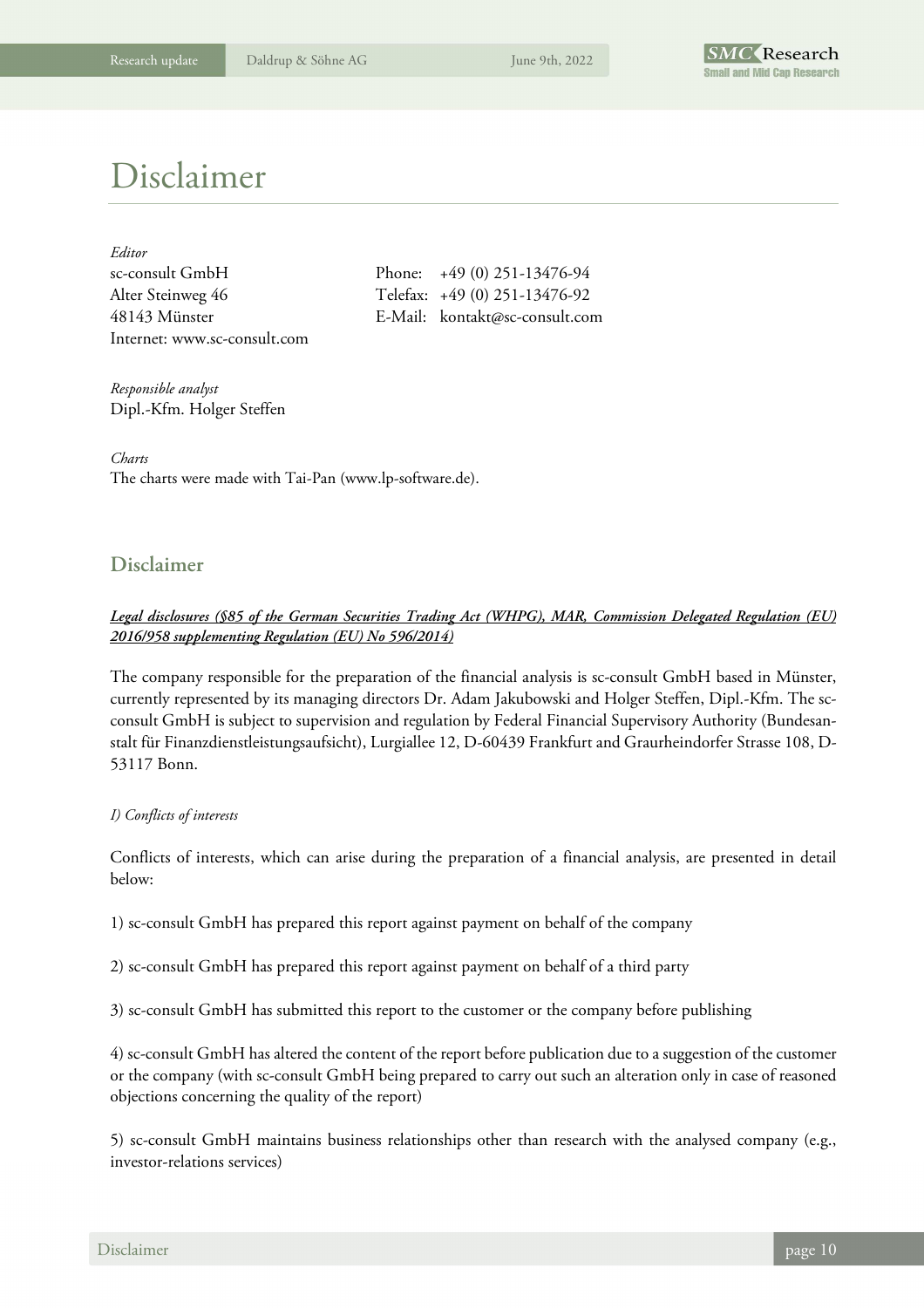6) sc-consult GmbH or persons involved in the preparation of the report hold shares of the company or derivatives directly related

7) At the time of the publication of the report, sc-consult GmbH or persons involved in the preparation of the report are in the possession of a net short position exceeding a threshold 0.5% of the total issued share capital of the issuer, which was calculated in accordance with the article 3 of the regulation (EU) No. 236/2012 and with chapters III and IV of the Commission Delegated Regulation (EU) No. 918/2012 (6).

8) At the time of the publication of the report, sc-consult GmbH or persons involved in the preparation of the report are in the possession of a net long position exceeding a threshold 0.5% of the total issued share capital of the issuer, which was calculated in accordance with the article 3 of the regulation (EU) No. 236/2012 and with chapters III and IV of the Commission Delegated Regulation (EU) No. 918/2012 (6).

9) At the time of the publication of the report, the issuer holds holdings exceeding 5 % of its total issued share capital in the sc-consult GmbH

10) sc-consult GmbH has included the company's shares in a virtual portfolio managed by sc-consult GmbH

Following conflicts of interests occurred in this report: 1), 3), 4)

Within the framework of compliance regulations, sc-consult GmbH has established structures and processes for the identification and disclosure of conflicts of interests. The responsible compliance representative is currently managing director Dipl.-Kfm. Holger Steffen (e-mail: holger.steffen@sc-consult.com).

#### *II) Preparation and updating*

The present financial analysis was prepared by: Dipl.-Kfm. Holger Steffen

Participants in the preparation of the present financial analysis: -

The present analysis was finished on 09.06.2022 at 7:10 and published on 09.06.2022 at 8:15.

For the preparation of its financial analyses, the sc-consult GmbH uses a five-tier rating scheme with regard to price expectation in the next twelve months. Additionally, estimation risk is quantified on a scale from 1 (low) to 6 (high). The ratings are as follows:

| Strong Buy  | We expect an increase in price for the analysed financial instrument by at least 10 per-    |
|-------------|---------------------------------------------------------------------------------------------|
|             | cent. We assess the estimation risk as below average (1 to 2 points).                       |
| Buy         | We expect an increase in price for the analysed financial instrument by at least 10 per-    |
|             | cent. We assess the estimation risk as average (3 to 4 points).                             |
| Speculative | We expect an increase in price for the analysed financial instrument by at least 10 per-    |
| Buy         | cent. We assess the estimation risk as above average (5 to 6 points).                       |
| Hold        | We expect that the price of the analysed financial instrument will remain stable (between   |
|             | -10 and +10 percent). The forecast risk (1 to 6 points) has no further impact on the        |
|             | rating. The rating "hold" is also used in cases where we perceive a price potential of more |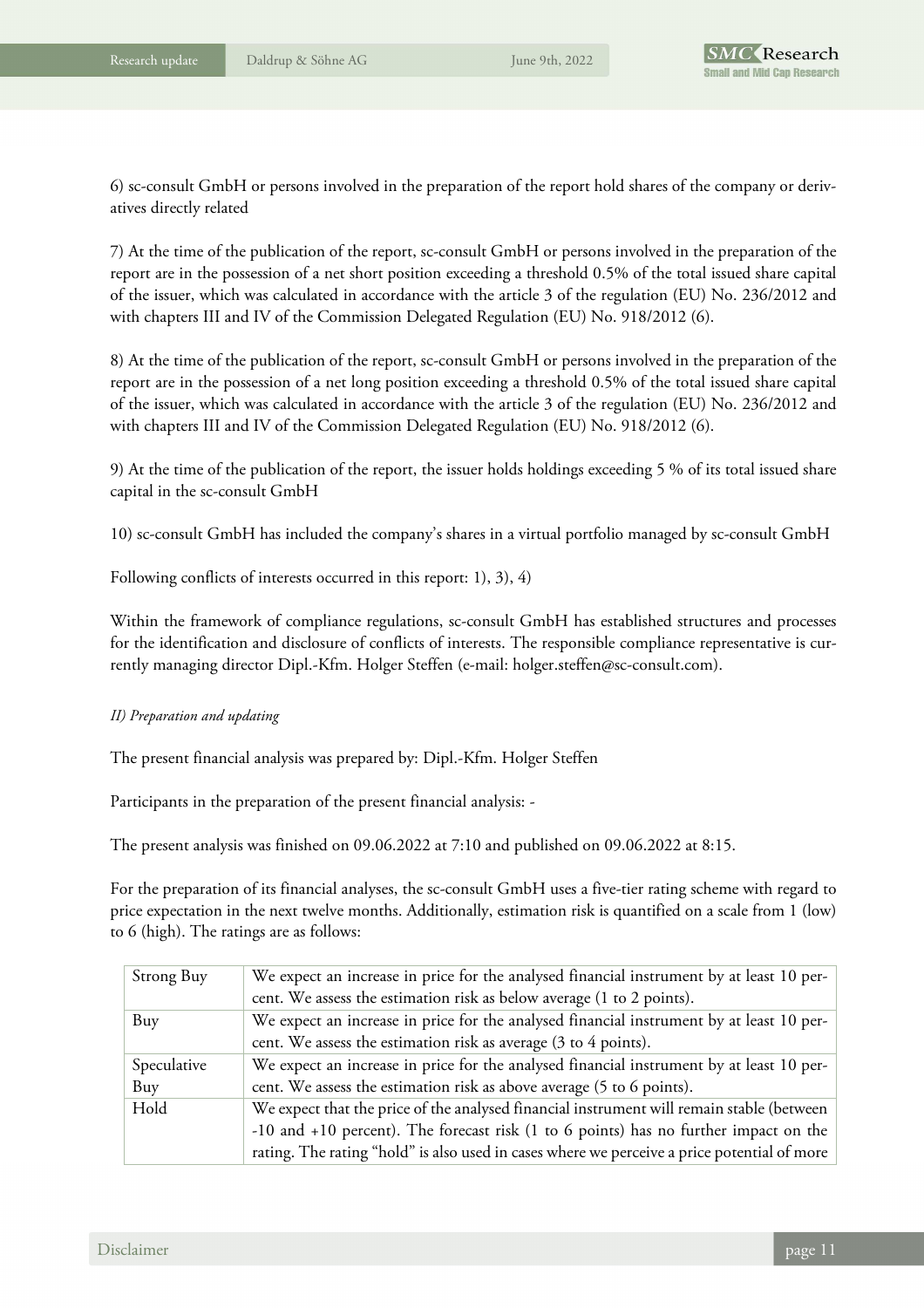|      | than 10 percent, but explicitly mentioned temporary factors prevent a short-term reali-<br>zation of the price potential.                                                 |
|------|---------------------------------------------------------------------------------------------------------------------------------------------------------------------------|
| Sell | We expect that the price of the analysed financial instrument will drop by at least 10<br>percent. The forecast risk (1 to 6 points) has no further impact on the rating. |

The expected change in price refers to the current share price of the analysed company. This price and any other share prices used in this analysis are XETRA closing prices as of the last trading day before publication. If the share is not traded on XETRA, the closing price of another public stock exchange is used with a separate note to that effect.

The price targets published within the assessment are calculated with common methods of financial mathematics, especially with the DCF (discounted cash flow) method, the sum of the parts valuation and a peer group analysis. The valuation methods are affected by economic framework conditions, especially by the development of the interest rates.

The rating resulting from these methods reflects current expectations and can change anytime subject to company-specific or economic changes.

More detailed explanations of the models used by SMC Research can be found at: http://www.smc-research.com/impressum/modellerlaeuterungen

An overview of the recommendations prepared and distributed by SMC Research in the last 12 months can be found at: http://www.smc-research.com/publikationsuebersicht

In the past 24 months, sc-consult GmbH has published the following financial analyses for the company:

| Date       | Investment recomm. | Target price | Conflict of interests |
|------------|--------------------|--------------|-----------------------|
| 08.10.2022 | Hold               | 5.60 Euro    | 1), 3), 4)            |
| 24.06.2021 | Hold               | 5.60 Euro    | 1), 3), 4)            |
| 25.02.2021 | Hold               | 5.60 Euro    | 1), 3), 4)            |
| 12.10.2020 | Hold               | $4.90$ Euro  | 1), 3), 4)            |
| 22.06.2020 | Hold               | $4.70$ Euro  | 1), 3), 4)            |

In the course of the next twelve months, sc-consult GmbH will presumably prepare the following financial analyses for the company: one update and one comment.

The publishing dates for the financial analyses are not yet fixed at the present moment.

#### *Exclusion of liability*

Publisher of this report is sc-consult GmbH. The publisher does not represent that the information and data contained herein is accurate, complete, and correct and does not take the responsibility for it. This report has been prepared under compliance of the German capital market rules and is therefore exclusively destined for German market participants; foreign capital market rules were not considered and are in no way relevant. Furthermore, this report is only for the reader's independent and autonomous information and does not constitute or form part of an offer or invitation to purchase or sale of the discussed share. Neither this publication nor any